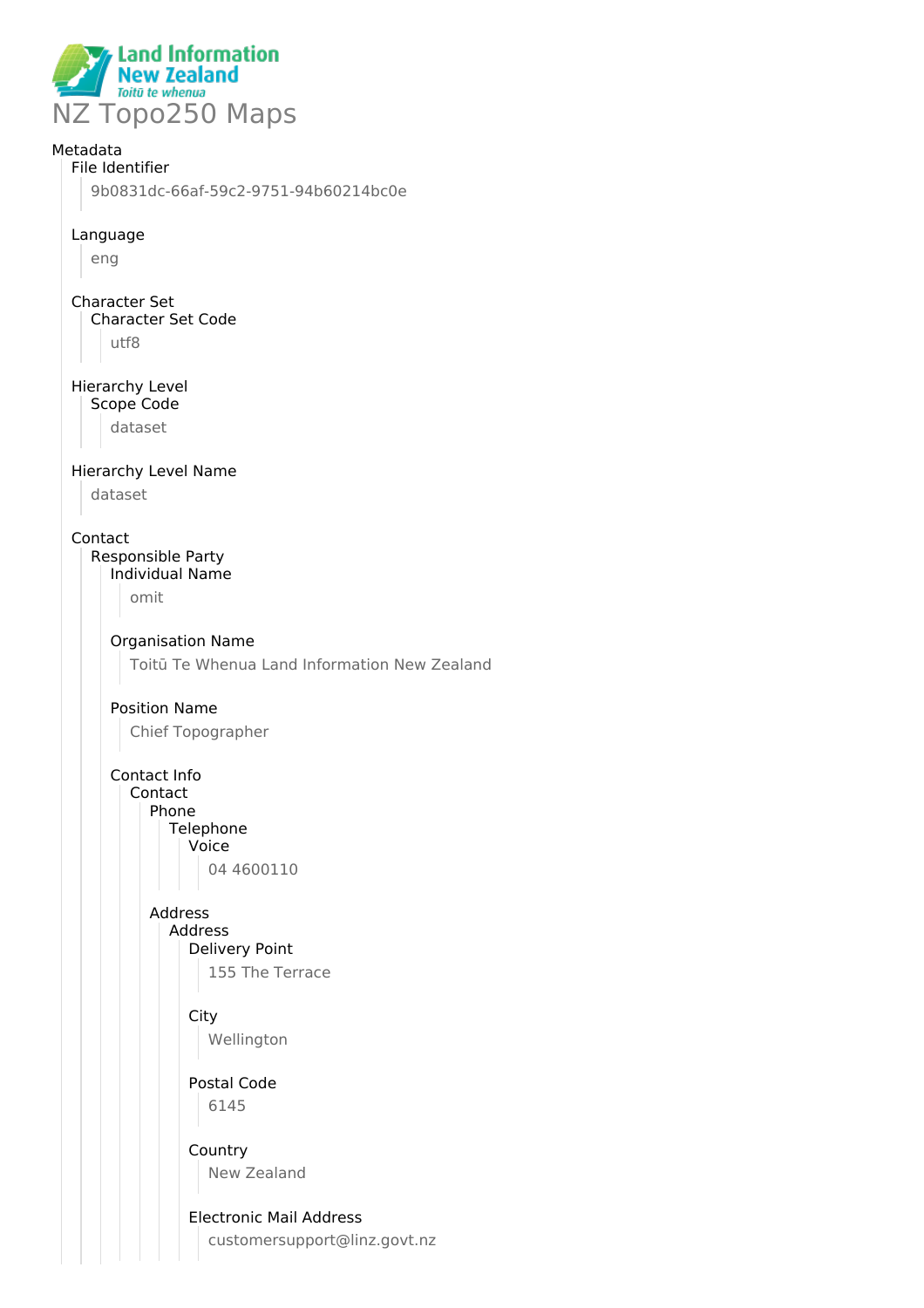Role Role Code resourceProvider

#### Date Stamp

Date

2012-09-24

#### Metadata Standard Name

ANZLIC Metadata Profile: An Australian/New Zealand Profile of AS/NZS ISO 19115:2005, Geographic information - Metadata

#### Metadata Standard Version

1.1

## Identification Info

Data Identification Citation

Citation Title

NZ Topo250 Maps

Date

## Abstract

The Topo250 map series provides topographic mapping for the New Zealand mainland, the Chatham Islands at 1:250,000 scale. Along with the paper-based Topo250 map series, digital images of the maps are also publicly available. Georeferenced raster digital images are provided at a resolution of 300 DPI. Georeferencing allows adjacent maps to be accurately and automatically aligned within GIS systems. For more information, and a description of the georeferencing keys: http://www.linz.govt.nz/topography/topo-maps/topo250/digital-images

#### Purpose

Topo250 is the official topographic map series used by New Zealand emergency services. When using Topo250 data, please be aware of the following: 1. Representation of a road or track does not necessarily indicate public right of access. For access rights, maps and other information, contact the New Zealand Walking Access Commission - www.walkingaccess.govt.nz 2. The Department of Conservation and other agencies should be contacted for the latest information on tracks and back country huts. Closed tracks are defined as being no longer maintained or passable and should not be used. 3. Not all aerial wires, cableways and obstructions that could be hazardous to aircraft are held in the data. 4. Contours and spot elevations in forest and snow areas may be less accurate. 5. Not all pipelines including both underground and above ground are held in the data or shown on the printed maps. For the latest information please contact the utility and infrastructure agencies 6. Permits may be required to visit some sensitive and special islands and areas. Contact the Department of Conservation to see if you need to apply for a permit.

**Status** 

Progress Code

onGoing

Point Of Contact Responsible Party Individual Name Omit

> Organisation Name Toitū Te Whenua Land Information New Zealand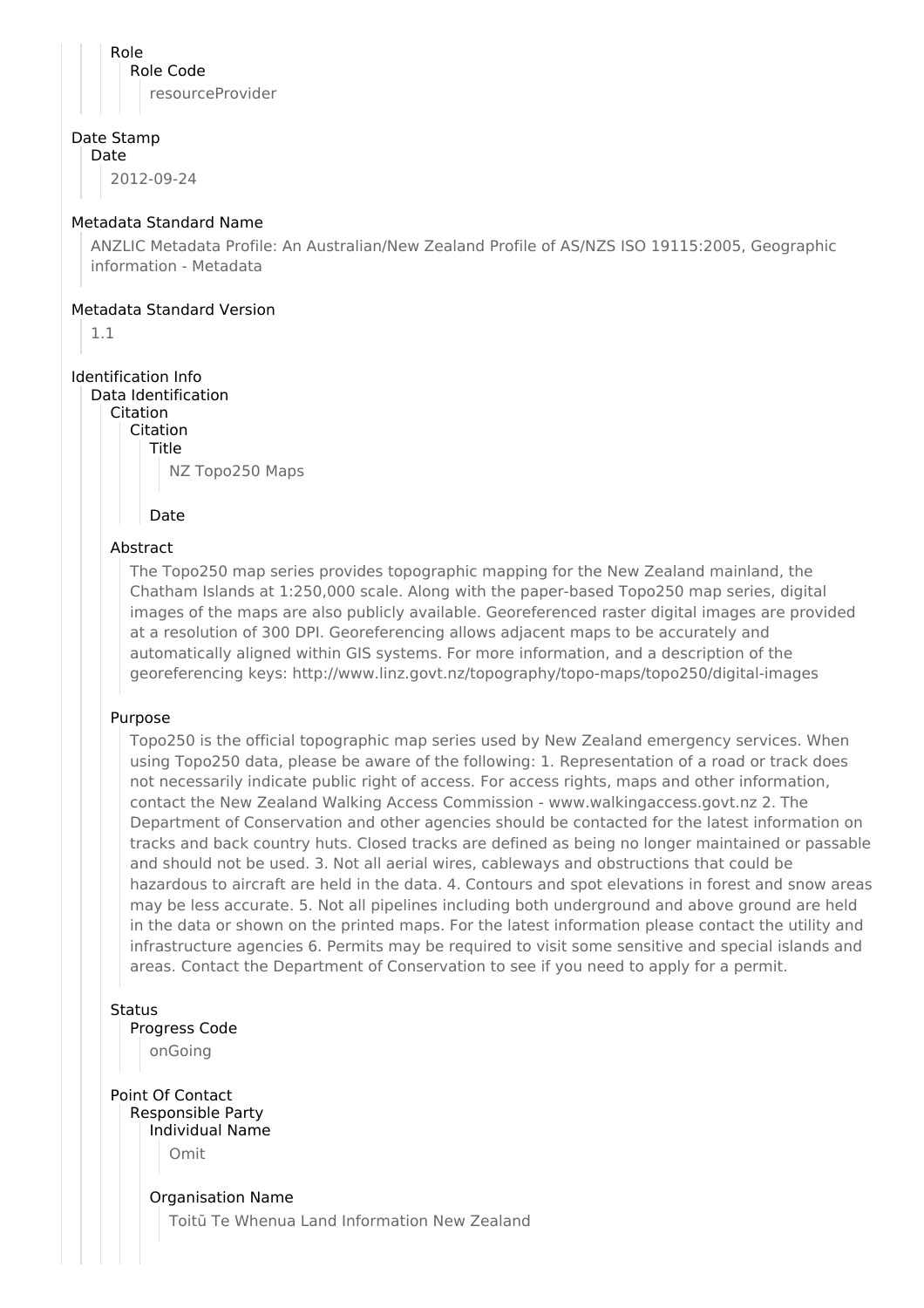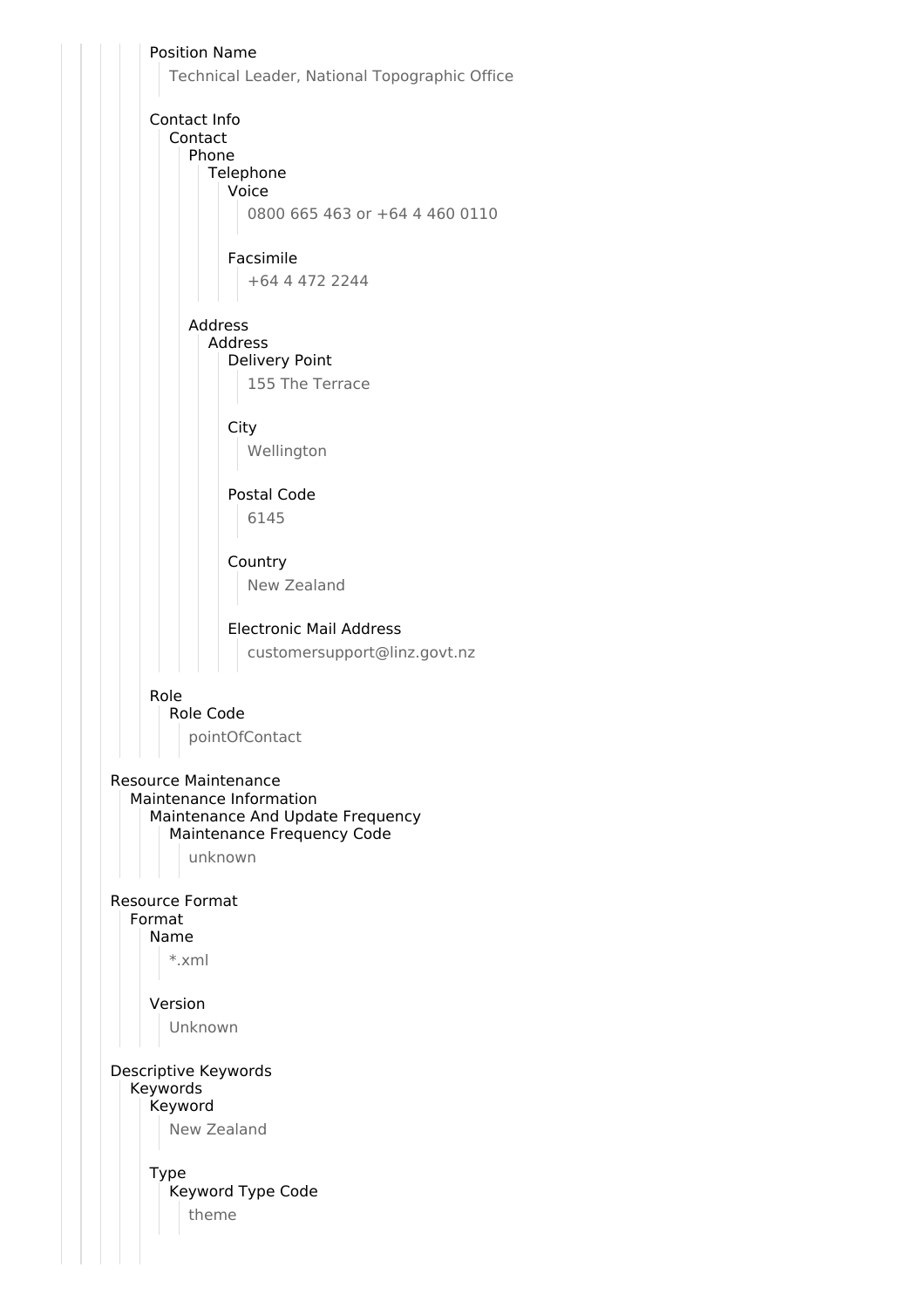

data or shown on the printed maps. For the latest information please contact the utility and infrastructure agencies. 6. Permits may be required to visit some sensitive and special islands and areas. Contact the Department of Conservation to see if you need to apply for a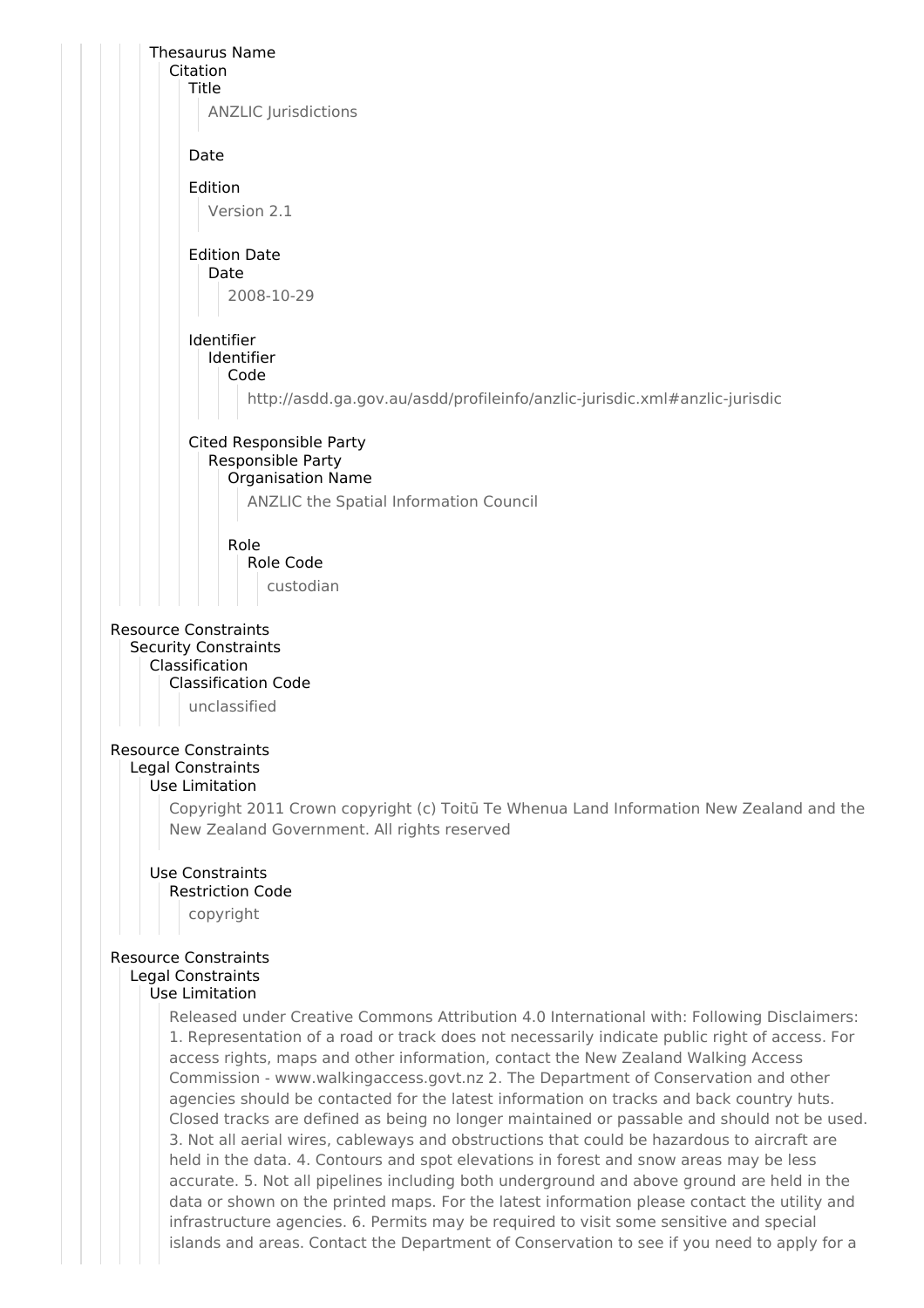permit. Following Attribution: If you publish, distribute or otherwise disseminate this work to the public without adapting it, the following attribution to Toitū Te Whenua Land Information New Zealand should be used: 'CC BY 4.0 Toitū Te Whenua Land Information New Zealand' If you adapt this work in any way or include it in a collection, and publish, distribute or otherwise disseminate that adaptation or collection to the public, the following attribution to Toitū Te Whenua Land Information New Zealand should be used: 'Contains data sourced from the LINZ Data Service and licensed for reuse under CC BY 4.0.' If "attribution stacking" problems exist then the requirement to display the above attribution statements is waived and in lieu the attribution statement is to be made in any terms or conditions associated with the work/ product/ application/ etc. Use Constraints Restriction Code license Spatial Representation Type Code grid Representative Fraction Denominator Integer 250000 Language eng Character Set Character Set Code utf8 Topic Category Code imageryBaseMapsEarthCover Extent EX Extent Geographic Element EX \_ Geographic Bounding Box 165.390647115178.740067844-47.9388169731-34.0262522789 Distribution Info Distribution Transfer Options Digital Transfer Options On Line Online Resource Linkage **URL** https://data.linz.govt.nz/layer/50798-nz-topo250-maps/ Data Quality Info DQ Data Quality Scope DQ \_ Scope Level Scope Code dataset Level Description Scope Description **Other** dataset